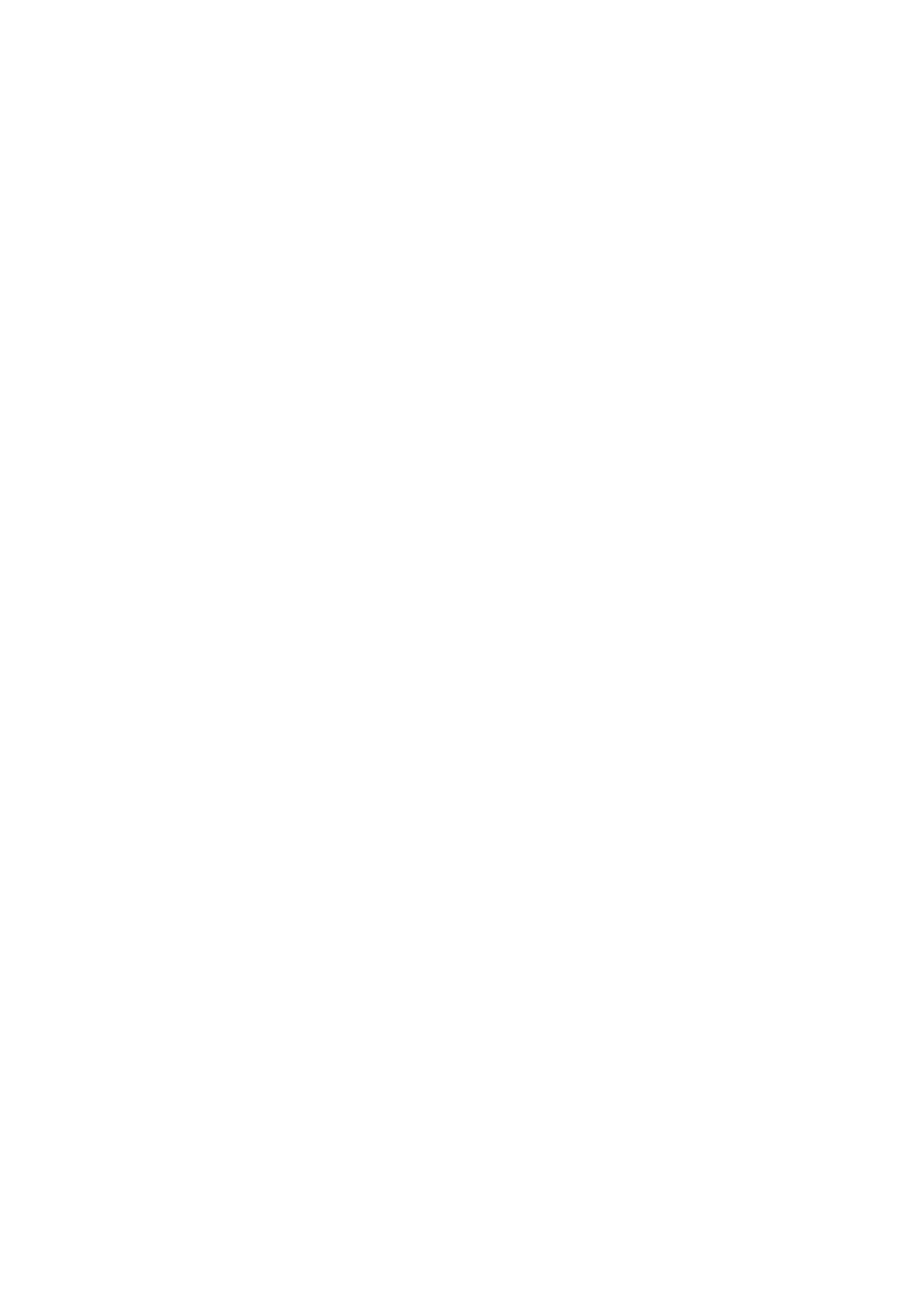#### **11. Risk Response**

Risk response is the action taken against the risk that may occur. Important known risks need to be followed up with the responses made by the contractor in handling those risks. Methods used in dealing with risks (Flanagan & Norman, 1993):

a. Withholding risk (Risk Retention)

Is a form of risk management which will be detained or taken alone by a party. Usually this is done if the risk faced does not incur a loss that is too large or the likelihood of loss is small, or the cost incurred to overcome the risk is not too large compared with the benefits to be gained.

- b. Reduce risk (Risk reduction)
	- That is action to reduce the risk that will likely occur by:
	- Education and training for workers in risk
	- Protection against possible loss
	- Protection of people and property
	- Risk transfer (Risk transfer)
- c. This transfer is done to transfer the risk to the other party. The form of risk transfer in question is insurance by paying a premium.
- d. Avoid risk (Risk avoidance)

Avoiding the risk is the same as refusing to accept a meaningful risk of refusing to accept the project.

#### **12. Relevant research results.**

Here are the various literature reviews that are relevant to this research:

- a. Manlian Ronald A.Simanjuntak, Ismeth S Abidin, M. Rifqi HM, Risk Analysis of Construction Implementation to Improve Cost Performance on Toll Road Projects. Journal of Faculty of Science and Technology, Universitas Pelita Harapan. The purpose of this research is to identify the risk of the dominant construction implementation on the decrease of cost performance in the development of Toll Road in Java. This journal is useful in the author's research methodology.
- b. Ayunita Indria Dewi, Cahyono Bintang Nurcahyo, Risk Analysis on Underpass Development Project at Simpang Dewa Ruci Kuta Bali. Journal of the Technical Faculty, Sepuluh Nopember Institute of Technology. The purpose of this research is to know the risk of underpass development project at Simpang Dewa Ruci Kuta Bali. This journal is useful in the author's research theory.
- c. Ferry Wantouw, Robert J. M. Mandagi, Risk Management of High Voltage Air Traffic Construction Project (SUTT) 150 Kv Lopana-Teling. Journal of Engineering Faculty, Sam Ratulang University. The purpose of this research is to identify, analyze and determine the risk response caused by the construction of SUTT 150 Kv Lopana-Teling. This journal is useful in collecting research data of journal authors.
- d. Ari Sandhyavitri, Mmuhammad Zulfiqar, Risk Analysis of Toll Road Construction of Tahapa Konstruksi (Pekanbaru-Dumai Toll Road Case Study). Journal of Faculty of Engineering, University of Riau. The purpose of this study was to identify and analyze project risks (during the construction phase project). This journal is useful in the author's literature review.
- e. I Gede Putu Joni, Project Management Risks. Journal of Faculty of Engineering, University of Udayana. The purpose of this research is to know the risks of project management. This journal is useful on the author's background.

# **C. RESEARCH METHODOLOGY**

#### **1. Research Process**

## **1.1 Research Design**

The approach to achieve research objectives is done through risk analysis method which is a decision-making system supported by various methods of analysis, simulation and optimization are done measured. These assessments are intended to identify all types of risks that arise during the nontoll road overpass project stage that may affect the performance of the construction project. This research method will use qualitative methods to find out the risks that most influence the project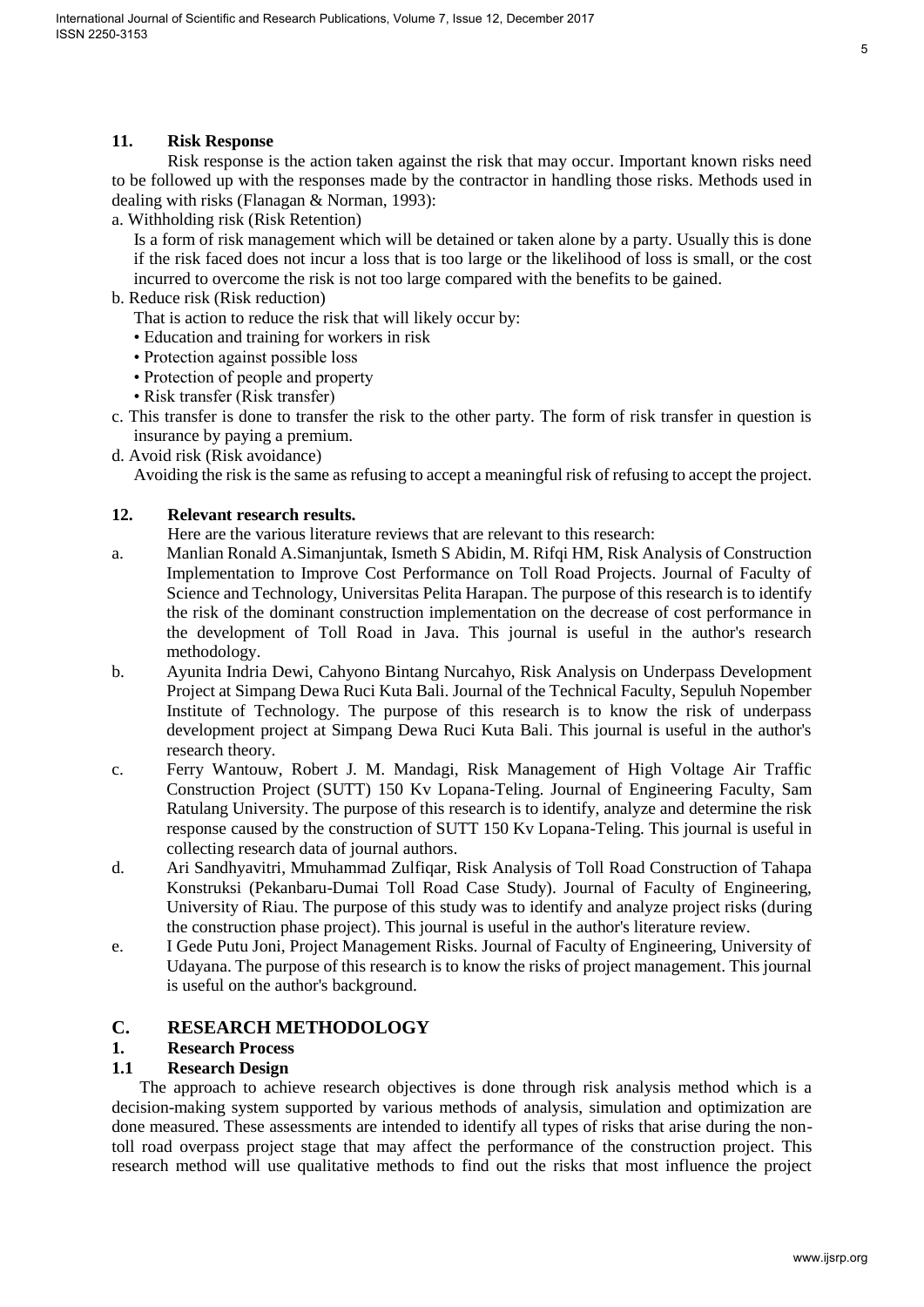objectives on the contract and the discussion of risk handling. The following stages of research on this writing:



#### **Diagram 1. Research Stages**

## **1.2 Data Collection**

Data to be collected and used in this research is secondary data derived from various references and relevant research journals.

## **1.3 Operational Research Model**



**Diagram 2. Operational Research Model**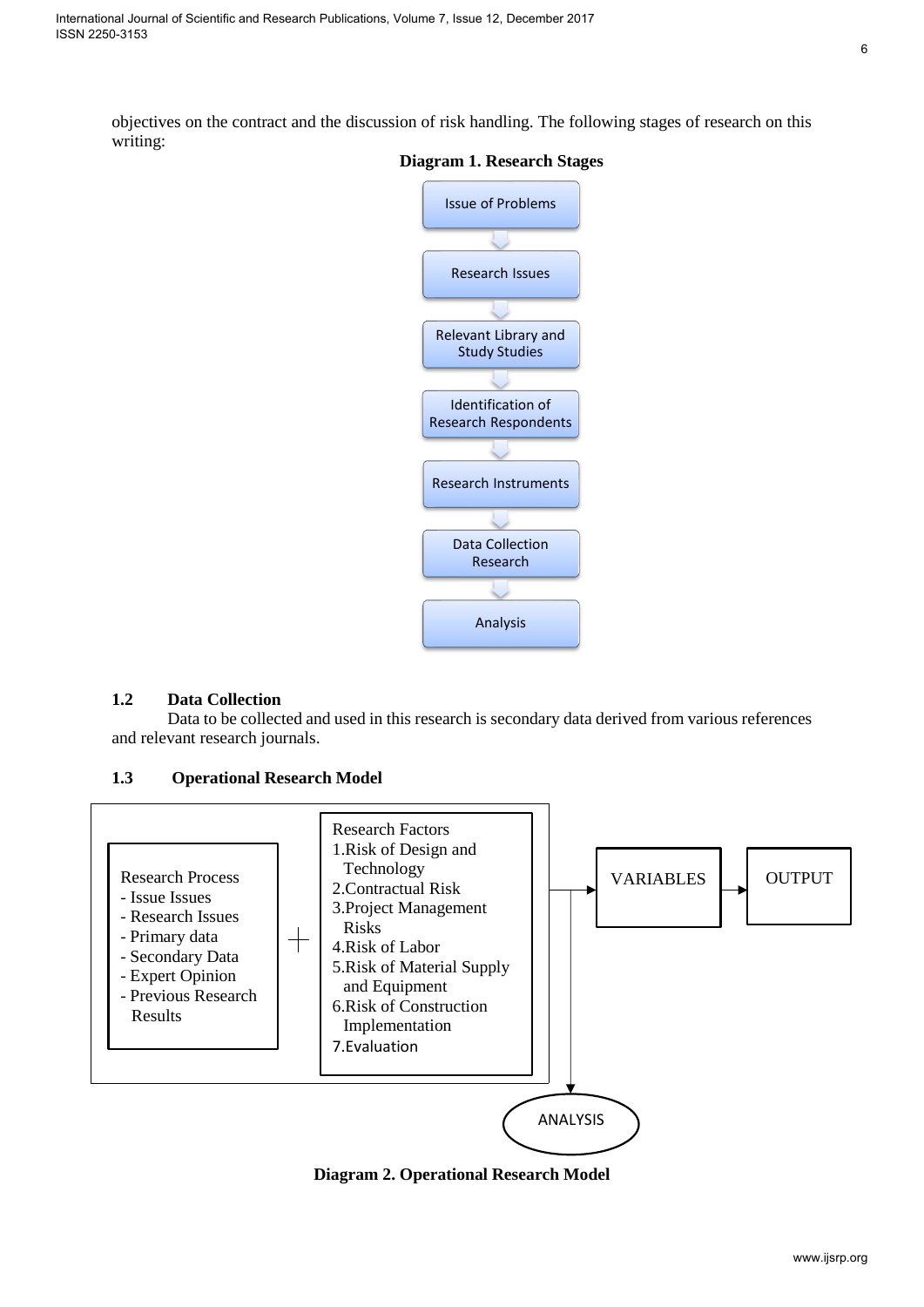7

# **D. DISCUSSION OF RESEARCH RESULTS**

 This research started from the data collection process through literature study with the output of 6 research factors with each research variables as follows:

- a. Research Factors
	- The factors in this study are:
	- 1. Design and Technology Risks
	- 2. Contractual Risk
	- 3. Project Management Risks
	- 4. Risk of Labor
	- 5. Risks of Material and Equipment Supply
	- 6. Risk of Construction Implementation
	- 7. Evaluation
- b. Research variable
	- Design and Technology Risks
		- 1. Design error
		- 2. Design changes
		- 3. The use of untested designs
		- 4. The use of new technologies that have not been applied
		- 5. The wrong method of execution
		- 6. Incomplete design data
		- 7. Inadequate and non-conformity specification on design details
		- 8. Error in structural calculation and analysis
		- 9. Mistakes of technical assumptions at the planning stage
		- 10. What is the difference between the owner's and the contractor's specific perceptions
		- 11. Incomplete job documents
		- 12. Late payment by owner
		- 13. Termination of unilateral work by the owner
		- 14. What is the dispute between owner and contractor
		- 15. Late payment to specialist contractor through main contractor
	- Project Management Risks
		- 1. Cost estimation error
		- 2. Time estimation error
		- 3. Lack of team control and coordination
		- 4. The presence of less experienced staff in the contracting team
		- 5. Inability of project management planners
		- 6. Performance of a poor specialist contractor
		- 7. Lack of responsibility of the main contractor on the quality of the work of the specialist contractor
		- 8. Non-complete daily reports
		- 9. Low level of management discipline
		- 10. There is an internal conflict within the project management ranks
	- 11. Claim
	- 12. Changes in the scope of work
	- 13. Changes in construction methods that have been made
	- 14. No receipt of work by the owner
	- 15. Inaccuracy of construction works (schedule and quality)
	- Labor Risk
		- 1. Disputes between workers
	- 2. Removal of potential workers
	- 3. Unskilled labor
	- 4. Unavailability of the number of field workers
	- 5. Low labor productivity
	- 6. Requests for overtime hiring by workers
	- 7. Demand for salary increases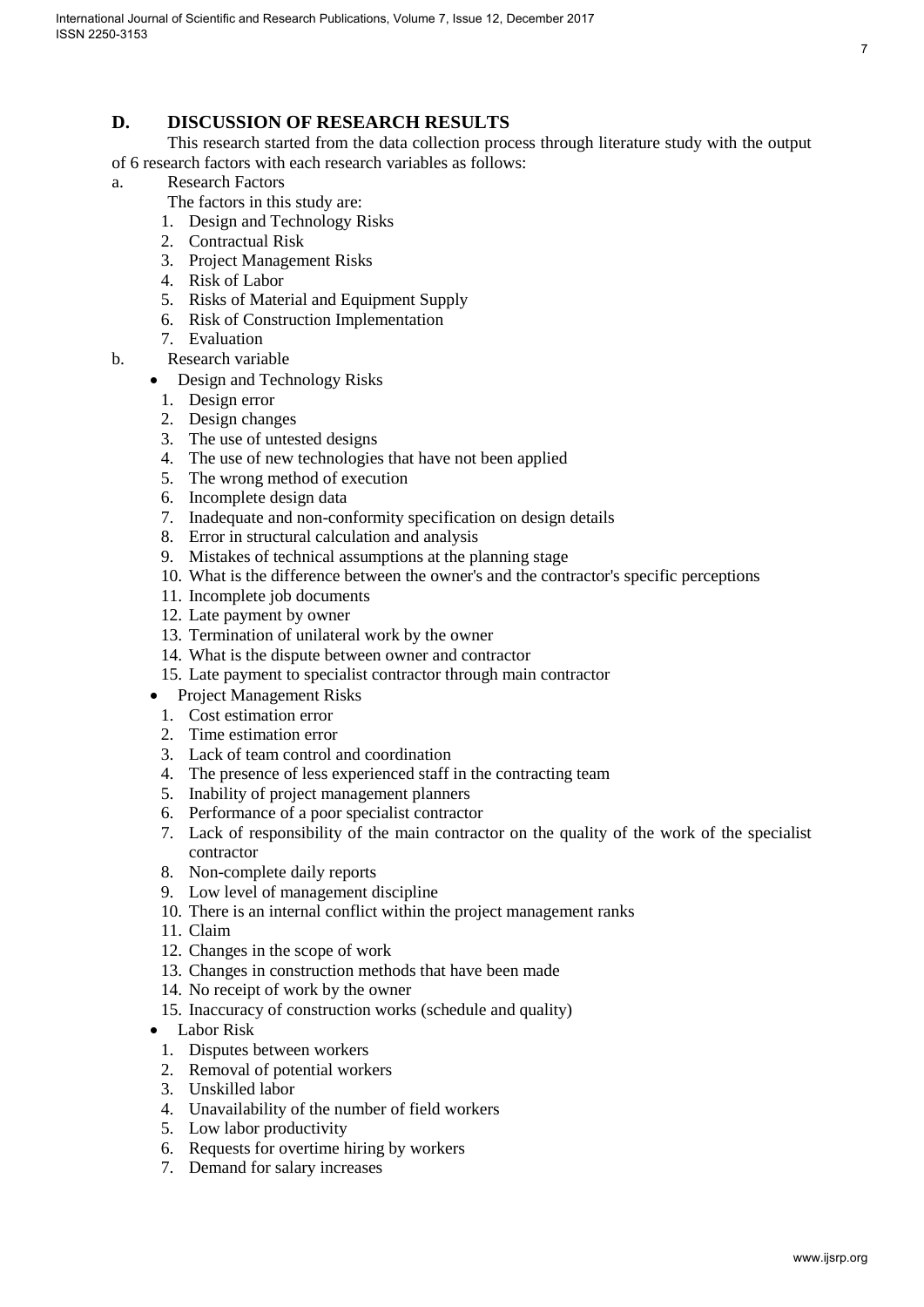- Risks of Material and Tool Supply
	- 1. Limited material availability
	- 2. Damage or loss (material theft) at construction site location
	- 3. Lack of material storage at construction site location
	- 4. Lack of landfills on site construction sites
	- 5. Delay of material delivery from supplier to construction project location
	- 6. Increase in material prices that are not fair
	- 7. Insufficient volume of material shipped can
	- 8. Damage to machine tools and project equipment can
	- 9. Equipment that is not in accordance with the working conditions of the project
	- 10. If the lack of proper procurement of materials and equipment (volume, schedule, price and quality)
- Construction Construction Risk
- 1. Site accessibility conditions are difficult
- 2. Embezzlement of project assets
- 3. Error in survey
- 4. Destruction and sabotage
- 5. Security disturbance at project site
- 6. Quality of material that is not in accordance with the specifications
- 7. Uneven compaction at the time of casting
- 8. Quality of concrete not in accordance with the specifications
- 9. Damage that occurs during maintenance period
- 10. Changes in unplanned scheduling of work
- Evaluation
	- 1. No coordination with the local government
- 2. Lack of coordination with experts and skilled personnel
- 3. The absence of K-3 education and training (occupational safety health)
- 4. Absence of equipment maintenance and completeness of K-3 (occupational safety health)
- 5. Not involving residents around the project
- 6. No social approach to the local government, community leaders and religious leaders who are in the project environment

## **E. CONCLUSION**

- 1. Risks can be identified through the source of the risks and impacts of losses incurred. Based on these impacts can be assessed what risks are potentially large in causing losses. Risks are analyzed by combining likelihood values (probability or frequency) and consequences (impact or effect). Likelihood and consequnces of each risk will determine the level of risk.
- 2. The risk associated with this uncertainty occurs because of insufficient or unavailable information about what will happen. In handling risk, it can be done through risk avoidance, risk reduction / mitigation, risk retention and risk transfer.

## **F. BIBLIOGRAPHY**

- Andi, Eko and Ida. 2014. Risk Management Analysis of Cisumdawu Toll Road Project (Case Study: Development Of Cileumyi-Sumedang Dawuan Toll Road Phase I). Garut. ISSN: 2302-7312 Vol. 11 No. 1
- Ari and Muhammad. 2014. Risk Analysis of Toll Road Development At Construction Stage (Case Study: Pekanbaru-Dumai Toll Road). Pekanbaru. Journal of Civil Engineering Volume 10 No. 1
- Ayunita and Cahyo. 2013. Risk Analysis on Underpass Development Project at Simpang Dewa Ruci Kuta Bali. Surabaya. Journal of Engineering Pomits Vol. 2 No. 2
- Barrie, Donald., Ed. 1981. Directions in Managing Construction, John Wiley and Sons, New York.
- Barrie S. Donald, JR Paulson C. Boyd and Sudinarto. 1987. Professional Construction